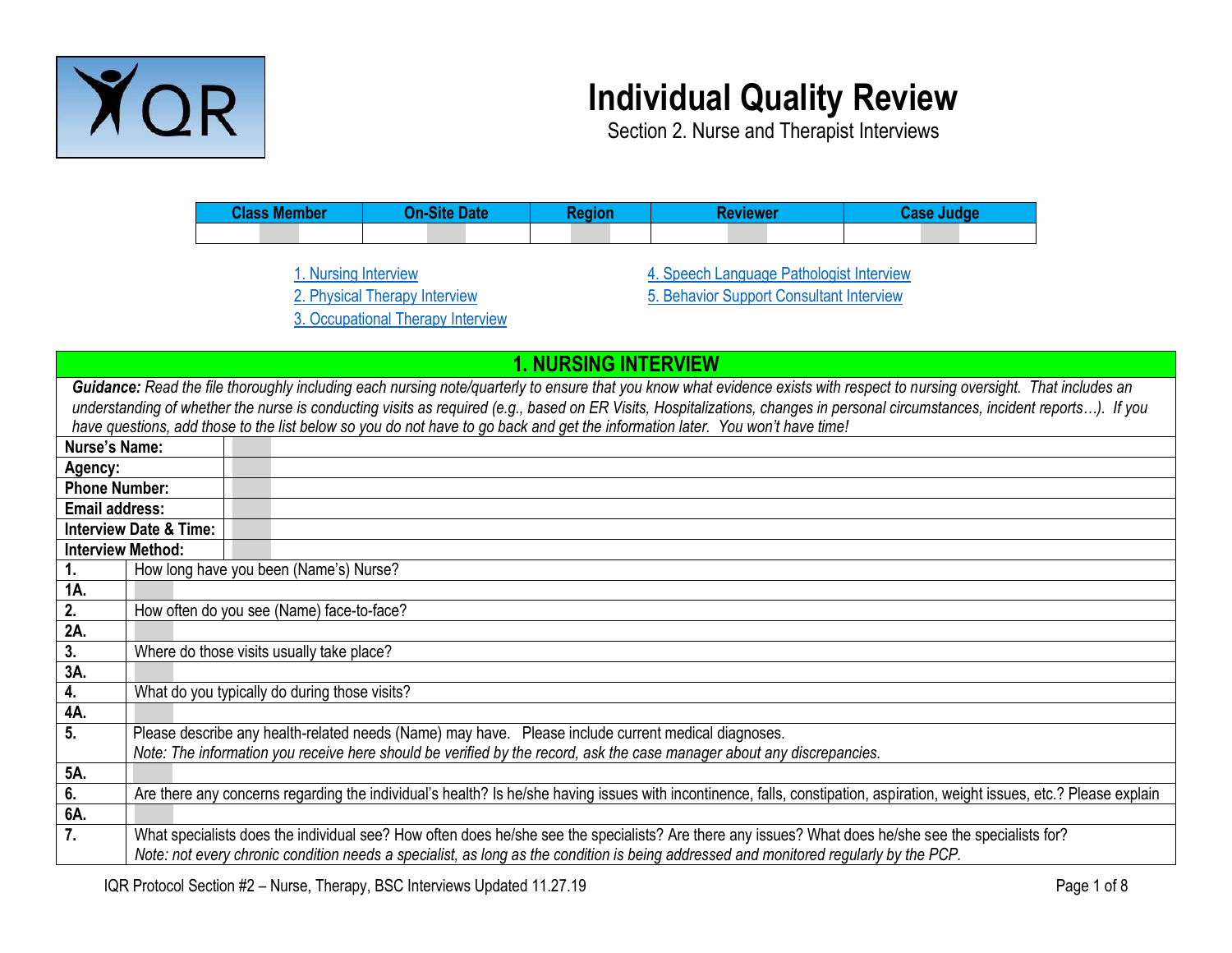|      | <b>1. NURSING INTERVIEW</b>                                                                                                                                      |
|------|------------------------------------------------------------------------------------------------------------------------------------------------------------------|
| 7A.  |                                                                                                                                                                  |
| 8.   | Are there assessments that have not been completed this year? If yes, which ones? (Note: if the recommended assessment is late, ask why.)                        |
| 8A.  |                                                                                                                                                                  |
| 9.   | Does (name) have a CARMP, Health Care Plan(s) or Medical Emergency Response Plans? If so, what are they? What are staff to do? How often do you review the       |
|      | plans?                                                                                                                                                           |
|      | Note: If you have specific questions regarding a specific plan(s), be sure to add your questions below you can ask them now or later, just be sure to record the |
|      | answers with the question(s) you ask.                                                                                                                            |
| 9A.  |                                                                                                                                                                  |
| 10.  | How often are health indicators (such as seizure tracking records, weight records, bowel movements, labs, PRN medication use, etc.) monitored?                   |
| 10A. |                                                                                                                                                                  |
| 11.  | How often is medication assessed for effectiveness and to monitor for side effects? How do you make those determinations? (side effects and effectiveness?) What |
|      | side effects are staff expected to monitor and/or report?                                                                                                        |
| 11A. |                                                                                                                                                                  |
| 12.  | If (name) experiences pain, how does he/she communicate that? What is done? Is the management of pain shared with treating health care professionals?            |
| 12A. |                                                                                                                                                                  |
| 13.  | Has (name) received all age and gender appropriate health screenings and immunizations? If not, please explain why.                                              |
| 13A. |                                                                                                                                                                  |
| 14.  | What do you do to ensure nursing oversight? How do you provide oversight to ensure medical appointments are made/attended and medications changes occur          |
|      | timely?                                                                                                                                                          |
| 14A. |                                                                                                                                                                  |
| 15.  | Overall, has (name) experienced improved health, stable health or regressing health over the past year? Please provide examples or explanation for answer.       |
| 15A. |                                                                                                                                                                  |
| 16.  | Does (Name) have any advanced medical directives, or any end-of-life directions? If so, what are the instructions? Do you know how these were chosen?            |
|      | If not, do you know why none have been prepared?                                                                                                                 |
| 16A. |                                                                                                                                                                  |
| 17.  | If you were to suspect abuse, neglect or exploitation, or note a suspicious injury, how and to what agency would you report it?                                  |
| 17A. |                                                                                                                                                                  |
|      | Add your additional questions here add as many questions/rows as are needed.                                                                                     |
|      |                                                                                                                                                                  |
|      | Add your additional questions here add as many questions/rows as are needed.                                                                                     |
|      |                                                                                                                                                                  |

<span id="page-1-0"></span>

|                        | 2. PHYSICAL THERAPY INTERVIEW                     |  |
|------------------------|---------------------------------------------------|--|
|                        | N/A – This individual does not have this service. |  |
| <b>Therapist Name:</b> |                                                   |  |
| <b>Agency:</b>         |                                                   |  |
| <b>Phone Number:</b>   |                                                   |  |
| <b>Email address:</b>  |                                                   |  |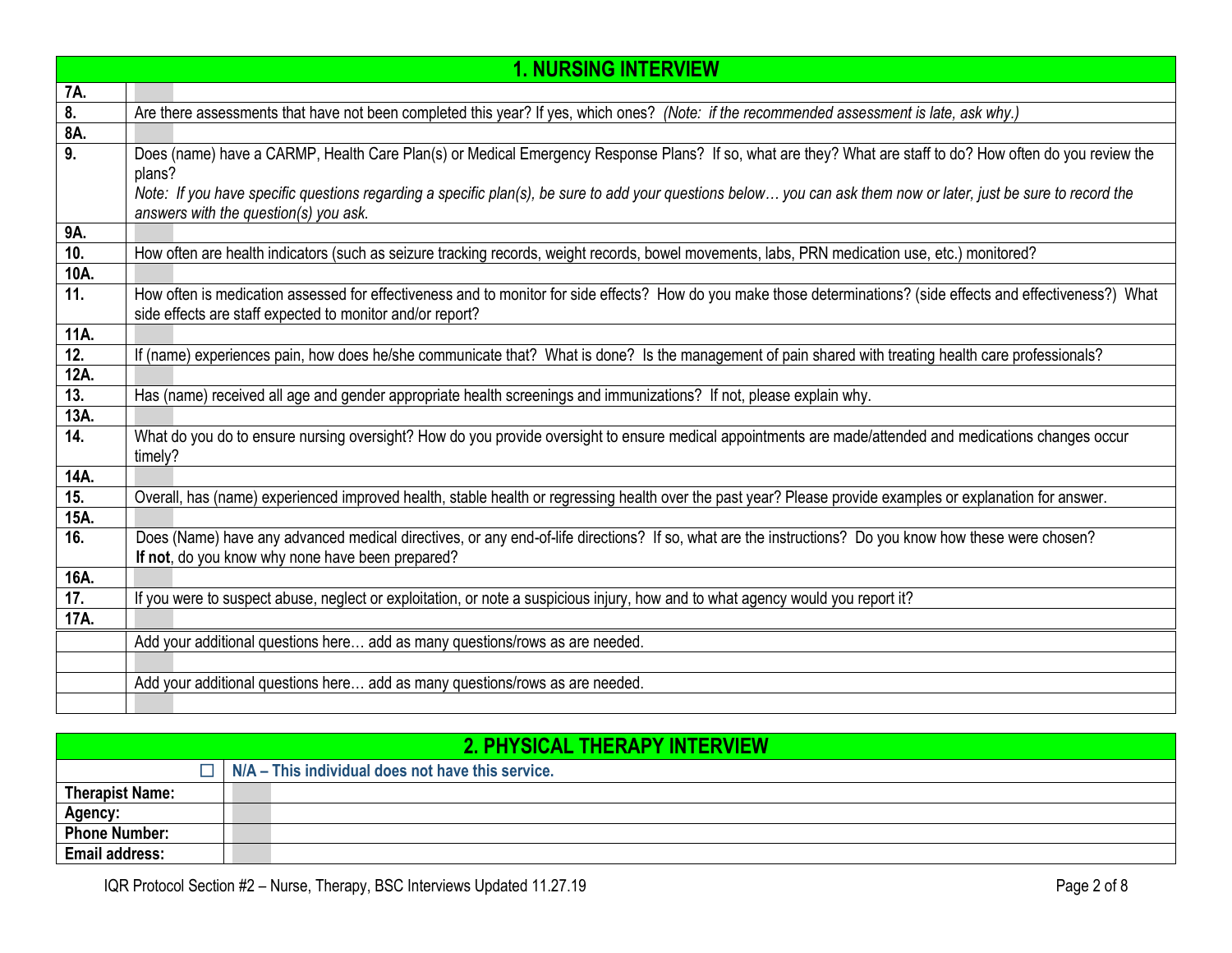| <b>2. PHYSICAL THERAPY INTERVIEW</b> |                                                                                                                                                                       |  |
|--------------------------------------|-----------------------------------------------------------------------------------------------------------------------------------------------------------------------|--|
|                                      | <b>Interview Date &amp; Time:</b>                                                                                                                                     |  |
| <b>Interview Method:</b>             |                                                                                                                                                                       |  |
| 1.                                   | How long have you worked with (Name)?                                                                                                                                 |  |
| 1A.                                  |                                                                                                                                                                       |  |
| 2.                                   | How often do you see (Name) face-to-face?                                                                                                                             |  |
| 2A.                                  |                                                                                                                                                                       |  |
| 3.                                   | Where do those visits usually take place?                                                                                                                             |  |
| 3A.                                  |                                                                                                                                                                       |  |
| 4.                                   | What are you working on with (Name)?                                                                                                                                  |  |
| 4A.                                  |                                                                                                                                                                       |  |
| 5.                                   | What is (Name's) level of risk for aspiration?                                                                                                                        |  |
| 5A.                                  |                                                                                                                                                                       |  |
| 6.                                   | Does (Name) have a CARMP? Are there issues that require PT participation on the CARMP? If yes, are staff in both day and residential trained on the current<br>CARMP? |  |
| 6A.                                  |                                                                                                                                                                       |  |
| 7.                                   | Are staff implementing the CARMP consistently across all environments? If no, please explain.                                                                         |  |
| 7A.                                  |                                                                                                                                                                       |  |
| 8.                                   | What physical therapy related plans/activities are direct support staff to be implementing? How often? (Note: this is asking what is expected.)                       |  |
| 8A.                                  |                                                                                                                                                                       |  |
| 9.                                   | Are WDSI's written for these plans/activities? If yes, please describe.                                                                                               |  |
| 9A.                                  |                                                                                                                                                                       |  |
| 10.                                  | Are staff implementing therapy plans consistently and as trained? (Note: This is asking what is actually happening.)                                                  |  |
| 10A.                                 |                                                                                                                                                                       |  |
| 11.                                  | What progress has (name) made on therapy goals/objectives in the past year?                                                                                           |  |
| 11A.                                 |                                                                                                                                                                       |  |
| $\overline{12}$ .                    | How is this progress measured/documented?                                                                                                                             |  |
| 12A.                                 |                                                                                                                                                                       |  |
| 13.                                  | If there has been a lack of progress or regression, what has been done to address this issue?                                                                         |  |
| 13A.                                 |                                                                                                                                                                       |  |
| 14.                                  | What challenges to his/her achievement are identified and how are those being addressed?                                                                              |  |
| 14A.                                 |                                                                                                                                                                       |  |
| 15.                                  | Has (Name) made progress in other areas of his/her life in the past year?                                                                                             |  |
| 15A.                                 |                                                                                                                                                                       |  |
| 16.                                  | What devices or equipment is (name) supposed to be using?                                                                                                             |  |
| 16A.                                 |                                                                                                                                                                       |  |
| 17.                                  | Are the devices or equipment in working order and used across all environments? If not, why not?                                                                      |  |
| 17A.                                 |                                                                                                                                                                       |  |
| 18.                                  | Does (Name) need additional devices or equipment? If yes, what is needed and when was that identified as a need? What is being done to obtain it?                     |  |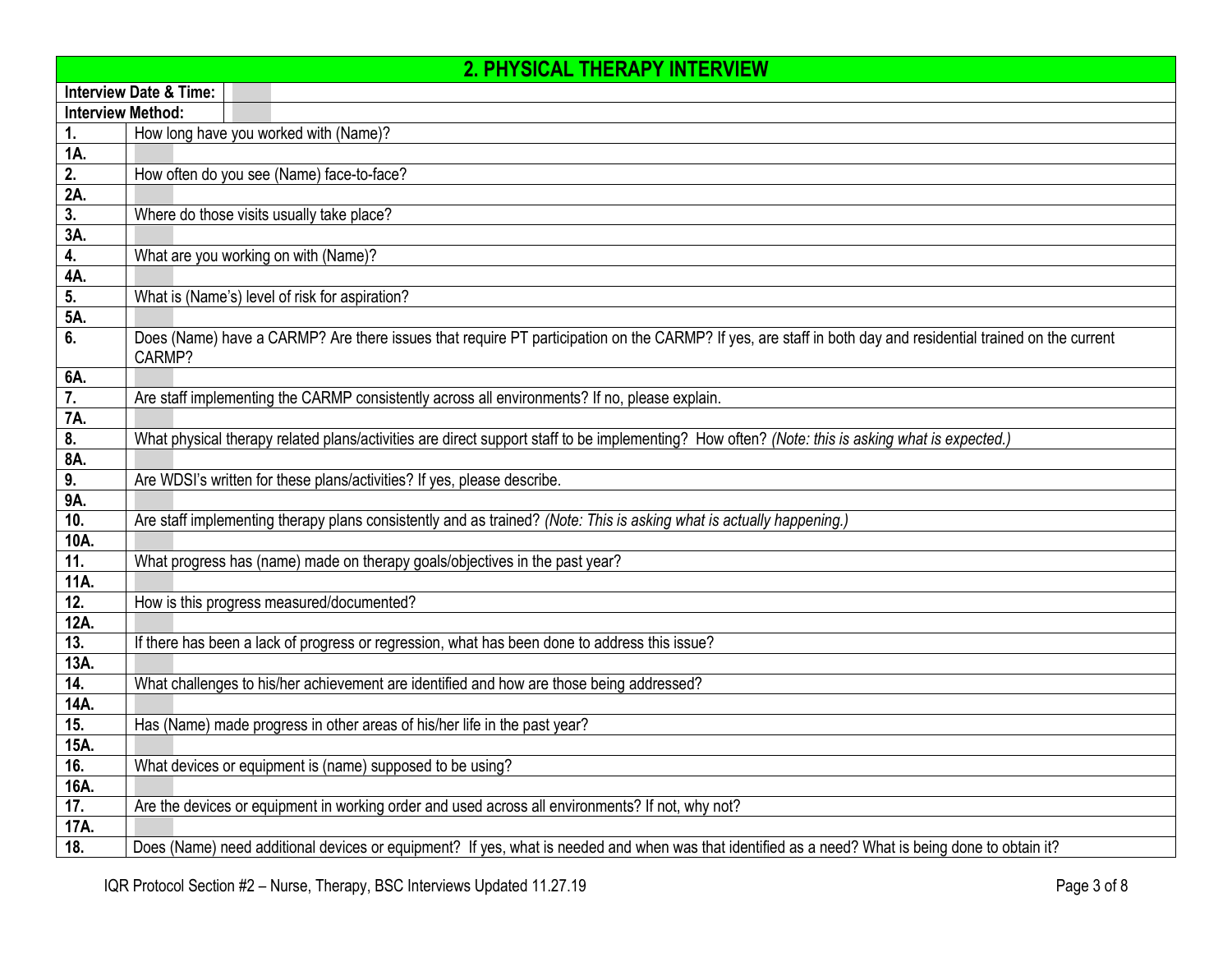|      | 2. PHYSICAL THERAPY INTERVIEW                                                                                                   |
|------|---------------------------------------------------------------------------------------------------------------------------------|
| 18A. |                                                                                                                                 |
| 19.  | What do you see (Name) accomplishing in the next few years with respect to the therapy you provide?                             |
| 19A. |                                                                                                                                 |
| 20.  | If you were to suspect abuse, neglect or exploitation, or note a suspicious injury, how and to what agency would you report it? |
| 20A. |                                                                                                                                 |
|      | Add your additional questions here add as many questions/rows as are needed.                                                    |
|      |                                                                                                                                 |
|      | Add your additional questions here add as many questions/rows as are needed.                                                    |
|      |                                                                                                                                 |

<span id="page-3-0"></span>

|                          |                                   | <b>3. OCCUPATIONAL THERAPY INTERVIEW</b>                                                                                                                    |
|--------------------------|-----------------------------------|-------------------------------------------------------------------------------------------------------------------------------------------------------------|
|                          |                                   | N/A - This individual does not have this service.                                                                                                           |
| <b>Therapist Name:</b>   |                                   |                                                                                                                                                             |
| Agency:                  |                                   |                                                                                                                                                             |
| <b>Phone Number:</b>     |                                   |                                                                                                                                                             |
| <b>Email address:</b>    |                                   |                                                                                                                                                             |
|                          | <b>Interview Date &amp; Time:</b> |                                                                                                                                                             |
| <b>Interview Method:</b> |                                   |                                                                                                                                                             |
| 1.                       |                                   | How long have you worked with (Name)?                                                                                                                       |
| 1A.                      |                                   |                                                                                                                                                             |
| 2.                       |                                   | How often do you see (Name) face-to-face?                                                                                                                   |
| 2A.                      |                                   |                                                                                                                                                             |
| 3.                       |                                   | Where do those visits usually take place?                                                                                                                   |
| 3A.                      |                                   |                                                                                                                                                             |
| 4.                       |                                   | What are you working on with (Name)?                                                                                                                        |
| 4A.                      |                                   |                                                                                                                                                             |
| 5.                       |                                   | What is (Name's) level of risk for aspiration?                                                                                                              |
| 5A.                      |                                   |                                                                                                                                                             |
| 6.                       | CARMP?                            | Does (Name) have a CARMP? Are there issues that require OT participation on the CARMP? If yes, are staff in both day and residential trained on the current |
| 6A.                      |                                   |                                                                                                                                                             |
| $\overline{7}$ .         |                                   | Are staff implementing the CARMP consistently across all environments? If no, please explain.                                                               |
| 7A.                      |                                   |                                                                                                                                                             |
| 8.                       |                                   | What occupational therapy related plans/activities are direct support staff to be implementing? How often? (Note: this is asking what is expected.)         |
| 8A.                      |                                   |                                                                                                                                                             |
| 9.                       |                                   | Are WDSI's written for these plans/activities? If yes, please describe.                                                                                     |
| 9A.                      |                                   |                                                                                                                                                             |
| 10.                      |                                   | Are staff implementing therapy plans consistently and as trained? (Note: This is asking what is actually happening.)                                        |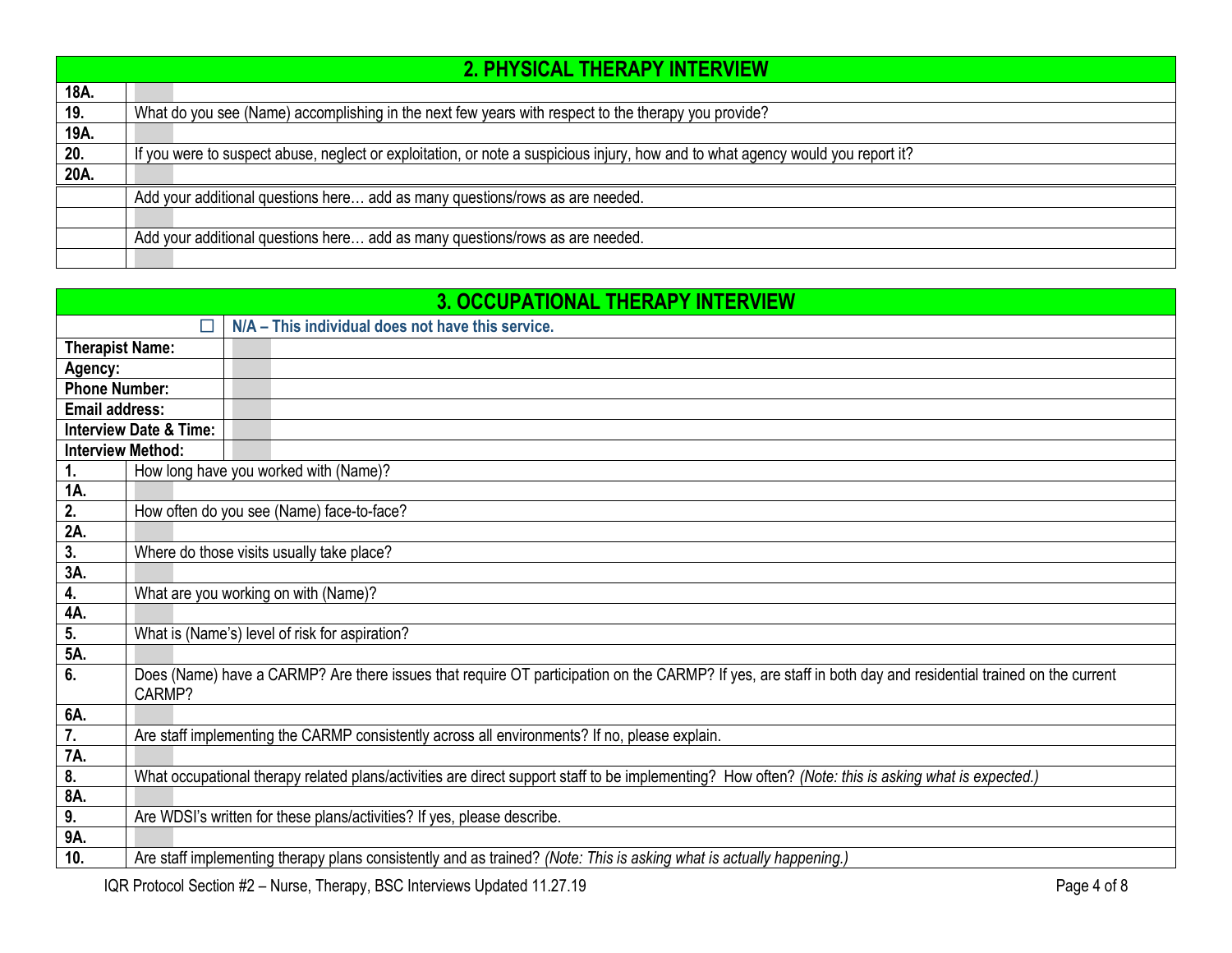|      | <b>3. OCCUPATIONAL THERAPY INTERVIEW</b>                                                                                                          |
|------|---------------------------------------------------------------------------------------------------------------------------------------------------|
| 10A. |                                                                                                                                                   |
| 11.  | What progress has (name) made on therapy goals/objectives in the past year?                                                                       |
| 11A. |                                                                                                                                                   |
| 12.  | How is this progress measured/documented?                                                                                                         |
| 12A. |                                                                                                                                                   |
| 13.  | If there has been a lack of progress or regression, what has been done to address this issue?                                                     |
| 13A. |                                                                                                                                                   |
| 14.  | What challenges to his/her achievement are identified and how are those being addressed?                                                          |
| 14A. |                                                                                                                                                   |
| 15.  | Has (Name) made progress in other areas of his/her life in the past year?                                                                         |
| 15A. |                                                                                                                                                   |
| 16.  | What devices or equipment is (name) supposed to be using?                                                                                         |
| 16A. |                                                                                                                                                   |
| 17.  | Are the devices or equipment in working order and used across all environments? If not, why not?                                                  |
| 17A. |                                                                                                                                                   |
| 18.  | Does (Name) need additional devices or equipment? If yes, what is needed and when was that identified as a need? What is being done to obtain it? |
| 18A. |                                                                                                                                                   |
| 19.  | What do you see (Name) accomplishing in the next few years with respect to the therapy you provide?                                               |
| 19A. |                                                                                                                                                   |
| 20.  | If you were to suspect abuse, neglect or exploitation, or note a suspicious injury, how and to what agency would you report it?                   |
| 20A. |                                                                                                                                                   |
|      | Add your additional questions here add as many questions/rows as are needed.                                                                      |
|      |                                                                                                                                                   |
|      | Add your additional questions here add as many questions/rows as are needed.                                                                      |
|      |                                                                                                                                                   |
|      | Add your additional questions here add as many questions/rows as are needed.                                                                      |
|      |                                                                                                                                                   |

## **4. SPEECH LANGUAGE PATHOLOGY INTERVIEW**

<span id="page-4-0"></span>

| TI VI EEVITE/NNVV/NVE I /NITIVEV V I IINTEINTIEM |                                                   |
|--------------------------------------------------|---------------------------------------------------|
|                                                  | N/A - This individual does not have this service. |
| <b>Therapist Name:</b>                           |                                                   |
| Agency:                                          |                                                   |
| <b>Phone Number:</b>                             |                                                   |
| <b>Email address:</b>                            |                                                   |
| <b>Interview Date &amp; Time:</b>                |                                                   |
| <b>Interview Method:</b>                         |                                                   |
| How long have you worked with (Name)?<br>-1.     |                                                   |
| 1A.                                              |                                                   |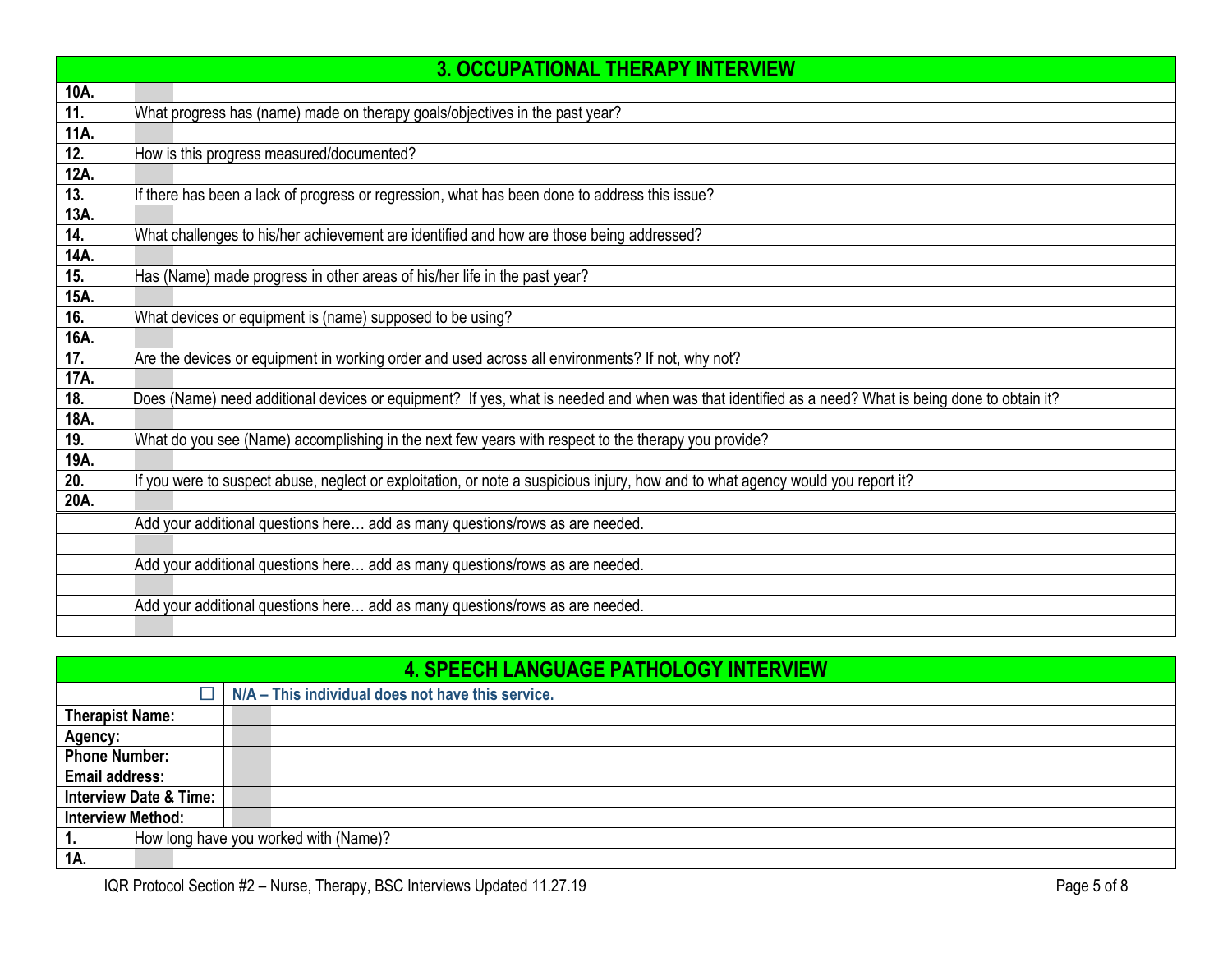|      | <b>4. SPEECH LANGUAGE PATHOLOGY INTERVIEW</b>                                                                                                                          |
|------|------------------------------------------------------------------------------------------------------------------------------------------------------------------------|
| 2.   | How often do you see (Name) face-to-face?                                                                                                                              |
| 2A.  |                                                                                                                                                                        |
| 3.   | Where do those visits usually take place?                                                                                                                              |
| 3A.  |                                                                                                                                                                        |
| 4.   | What are you working on with (Name)?                                                                                                                                   |
| 4A.  |                                                                                                                                                                        |
| 5.   | What is (Name's) level of risk for aspiration?                                                                                                                         |
| 5A.  |                                                                                                                                                                        |
| 6.   | Does (Name) have a CARMP? Are there issues that require SLP participation on the CARMP? If yes, are staff in both day and residential trained on the current<br>CARMP? |
| 6A.  |                                                                                                                                                                        |
| 7.   | If the person has a CARMP and a Nutritionist, Does the CARMP include recommendations made by the Nutritionist?                                                         |
| 7A.  |                                                                                                                                                                        |
| 8.   | Are staff implementing the CARMP consistently across all environments? If no, please explain.                                                                          |
| 8A.  |                                                                                                                                                                        |
| 9.   | What speech-language therapy related plans/activities are direct support staff to be implementing? How often? (Note: this is asking what is expected.)                 |
| 9A.  |                                                                                                                                                                        |
| 10.  | Are WDSI's written for these plans/activities? If yes, please describe.                                                                                                |
| 10A. |                                                                                                                                                                        |
| 11.  | Are staff implementing therapy plans consistently and as trained? (Note: This is asking what is actually happening.)                                                   |
| 11A. |                                                                                                                                                                        |
| 12.  | What progress has (name) made on therapy goals/objectives in the past year?                                                                                            |
| 12A. |                                                                                                                                                                        |
| 13.  | How is this progress measured/documented?                                                                                                                              |
| 13A. |                                                                                                                                                                        |
| 14.  | If there has been a lack of progress or regression, what has been done to address this issue?                                                                          |
| 14A. |                                                                                                                                                                        |
| 15.  | What challenges to his/her achievement are identified and how are those being addressed?                                                                               |
| 15A. |                                                                                                                                                                        |
| 16.  | Has (Name) made progress in other areas of his/her life in the past year?                                                                                              |
| 16A. |                                                                                                                                                                        |
| 17.  | What devices or equipment is (name) supposed to be using?                                                                                                              |
| 17A. |                                                                                                                                                                        |
| 18.  | Are the devices or equipment in working order and used across all environments? If not, why not?                                                                       |
| 18A. |                                                                                                                                                                        |
| 19.  | Does (Name) need additional devices or equipment? If yes, what is needed and when was that identified as a need? What is being done to obtain it?                      |
| 19A. |                                                                                                                                                                        |
| 20.  | What do you see (Name) accomplishing in the next few years with respect to the therapy you provide?                                                                    |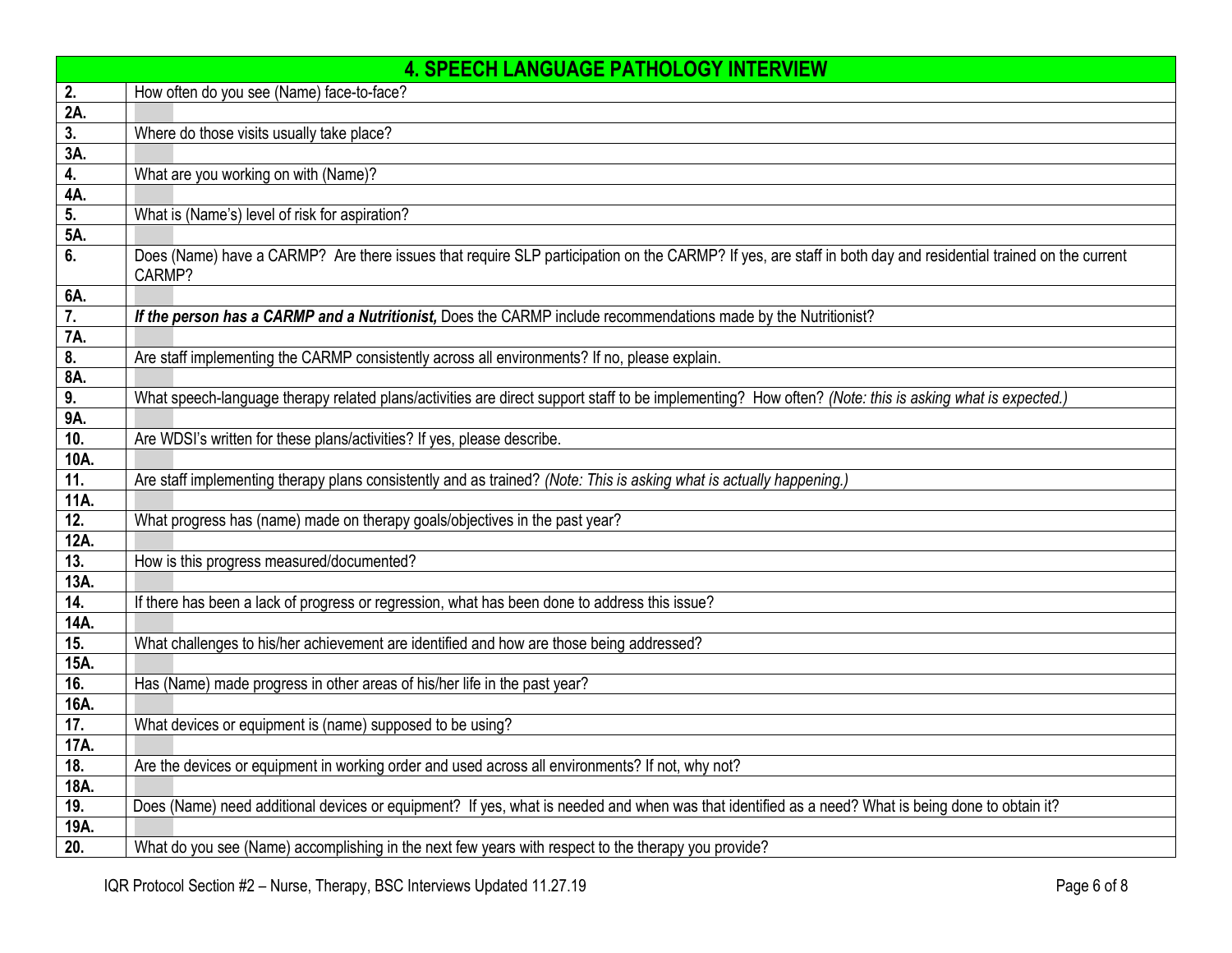|      | <b>4. SPEECH LANGUAGE PATHOLOGY INTERVIEW</b>                                                                                   |
|------|---------------------------------------------------------------------------------------------------------------------------------|
| 20A. |                                                                                                                                 |
| 21.  | If you were to suspect abuse, neglect or exploitation, or note a suspicious injury, how and to what agency would you report it? |
| 21A  |                                                                                                                                 |
|      | Add your additional questions here add as many questions/rows as are needed.                                                    |
|      |                                                                                                                                 |
|      | Add your additional questions here add as many questions/rows as are needed.                                                    |
|      |                                                                                                                                 |

<span id="page-6-0"></span>

| <b>5. BEHAVIOR SUPPORT CONSULTANT INTERVIEW</b> |                                   |                                                                                                                                                              |
|-------------------------------------------------|-----------------------------------|--------------------------------------------------------------------------------------------------------------------------------------------------------------|
|                                                 | □                                 | N/A - This individual does not have this service.                                                                                                            |
| <b>BSC's Name:</b>                              |                                   |                                                                                                                                                              |
| Agency:                                         |                                   |                                                                                                                                                              |
| <b>Phone Number:</b>                            |                                   |                                                                                                                                                              |
| <b>Email address:</b>                           |                                   |                                                                                                                                                              |
|                                                 | <b>Interview Date &amp; Time:</b> |                                                                                                                                                              |
|                                                 | <b>Interview Method:</b>          |                                                                                                                                                              |
| $\mathbf{1}$ .                                  |                                   | How long have you worked with (Name)?                                                                                                                        |
| 1A.                                             |                                   |                                                                                                                                                              |
| $\overline{2}$ .                                |                                   | How often do you see (Name) face-to-face?                                                                                                                    |
| 2A                                              |                                   |                                                                                                                                                              |
| 3.<br>3A.                                       |                                   | Where do those visits usually take place?                                                                                                                    |
| 4.                                              |                                   | What is (Name's) level of risk for aspiration?                                                                                                               |
| <b>4A</b>                                       |                                   |                                                                                                                                                              |
| $\overline{5}$ .                                |                                   | Does (Name) have a CARMP? Are there risky eating behaviors or other issues that require BSC participation on the CARMP? If yes, are staff in both day and    |
|                                                 |                                   | residential trained on the current CARMP?                                                                                                                    |
| 5A.                                             |                                   |                                                                                                                                                              |
| 6.                                              |                                   | Are staff implementing the CARMP consistently across all environments? If no, please explain.                                                                |
| 6A.                                             |                                   |                                                                                                                                                              |
| $\overline{7}$ .<br>7A.                         |                                   | What behaviors does (Name) have that may prevent him/her from being integrated into the community, doing things, gaining employment or having relationships? |
| $\overline{\boldsymbol{\delta}}$                |                                   | What are you working on with (Name)?                                                                                                                         |
| 8A.                                             |                                   |                                                                                                                                                              |
| 9.                                              |                                   | What do you collect data on? How do you use that data?                                                                                                       |
| 9A.                                             |                                   |                                                                                                                                                              |
| 10.                                             |                                   | How does staff relay behavioral information to you? Are they consistent in providing this information?                                                       |
| 10A.                                            |                                   |                                                                                                                                                              |
| 11.                                             |                                   | Do you feel that you receive accurate information?                                                                                                           |